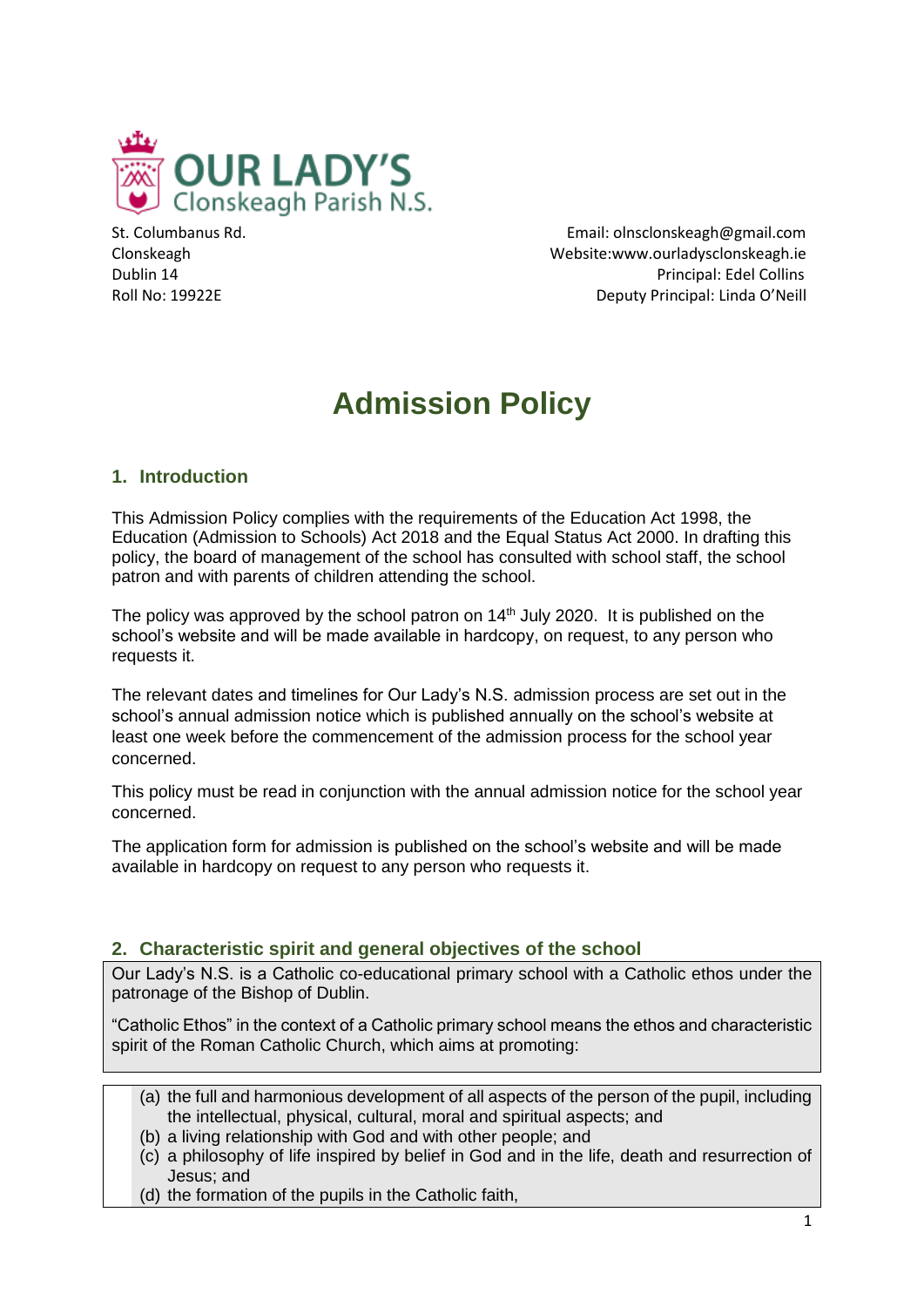and which school provides religious education for the pupils in accordance with the doctrines, practices and traditions of the Roman Catholic Church, and/or such ethos and/or characteristic spirit as may be determined or interpreted from time to time by the Irish Episcopal Conference.

In accordance with S.15 (2) (b) of the Education Act, 1998 the Board of Management of Our Lady's N.S. shall uphold, and be accountable to the patron for so upholding, the characteristic spirit of the school as determined by the cultural, educational, moral, religious, social, linguistic and spiritual values and traditions which inform and are characteristic of the objectives and conduct of the school.

# **3. Admission Statement**

Our Lady's N.S. will not discriminate in its admission of a student to the school on any of the following:

- (a) the gender ground of the student or the applicant in respect of the student concerned,
- (b) the civil status ground of the student or the applicant in respect of the student concerned,
- (c) the family status ground of the student or the applicant in respect of the student concerned,
- (d) the sexual orientation ground of the student or the applicant in respect of the student concerned,
- (e) the religion ground of the student or the applicant in respect of the student concerned,
- (f) the disability ground of the student or the applicant in respect of the student concerned,
- (g) the ground of race of the student or the applicant in respect of the student concerned,
- (h) the Traveller community ground of the student or the applicant in respect of the student concerned, or
- (i) the ground that the student or the applicant in respect of the student concerned has special educational needs

As per section 61 (3) of the Education Act 1998, 'civil status ground', 'disability ground', 'discriminate', 'family status ground', 'gender ground', 'ground of race', 'religion ground', 'sexual orientation ground' and 'Traveller community ground' shall be construed in accordance with section 3 of the Equal Status Act 2000.

#### **All denominational schools**

Our Lady's N.S. is a school whose objective is to provide education in an environment which promotes certain religious values and does not discriminate where it refuses to admit as a student a person who is not Catholic and it is proved that the refusal is essential to maintain the ethos of the school.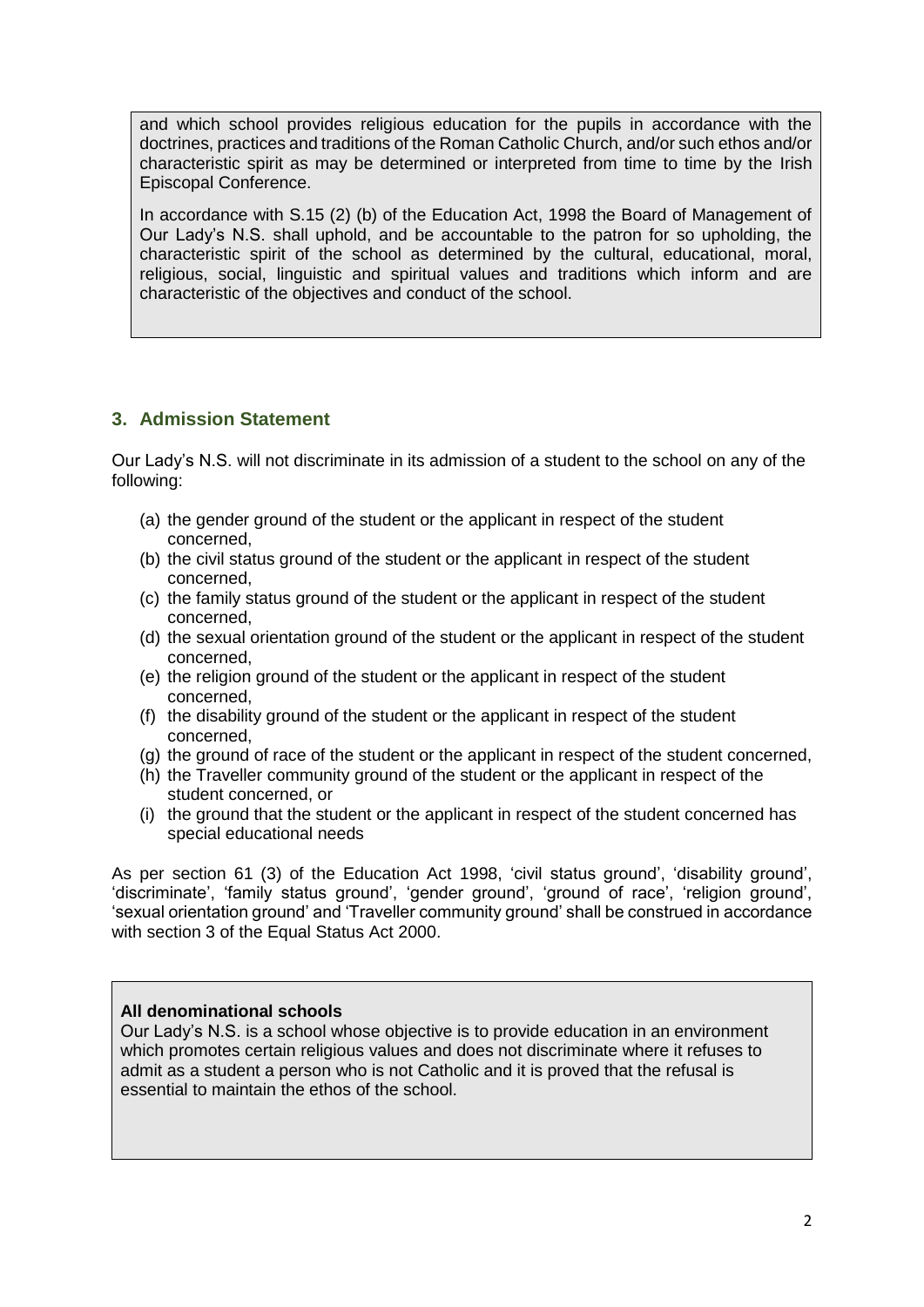## **4. Categories of Special Educational Needs catered for in the school/special class**

Our Lady's N.S. is a mainstream school. We are an inclusive school, educating people with special educational needs. It does not have a special/ASD class.

## **5. Admission of Students**

This school shall admit each student seeking admission except where –

- a) the school is oversubscribed (please see [section 6](#page-2-0) below for further details)
- b) a parent of a student, when required by the principal in accordance with section 23(4) of the Education (Welfare) Act 2000, fails to confirm in writing that the code of behaviour of the school is acceptable to him or her and that he or she shall make all reasonable efforts to ensure compliance with such code by the student

Our Lady's N.S. is a school whose objective is to provide education in an environment which promotes certain religious values and does not discriminate where it refuses to admit as a student a person who is not Catholic and it is proved that the refusal is essential to maintain the ethos of the school."

## <span id="page-2-0"></span>**6. Oversubscription (this section must be completed by all schools including schools that do not anticipate being oversubscribed)**

In the event that the school is oversubscribed, the school will, when deciding on applications for admission, apply the following selection criteria in the order listed below to those applications that are received within the timeline for receipt of applications as set out in the school's annual admission notice:

## **Insert selection criteria here**

- brothers and sisters (including step-siblings/foster siblings resident at the same address) of children already enrolled and children resident in the Clonskeagh Parish (the eldest child will have priority in this ranking)
- children of staff
- children living outside the Clonskeagh Parish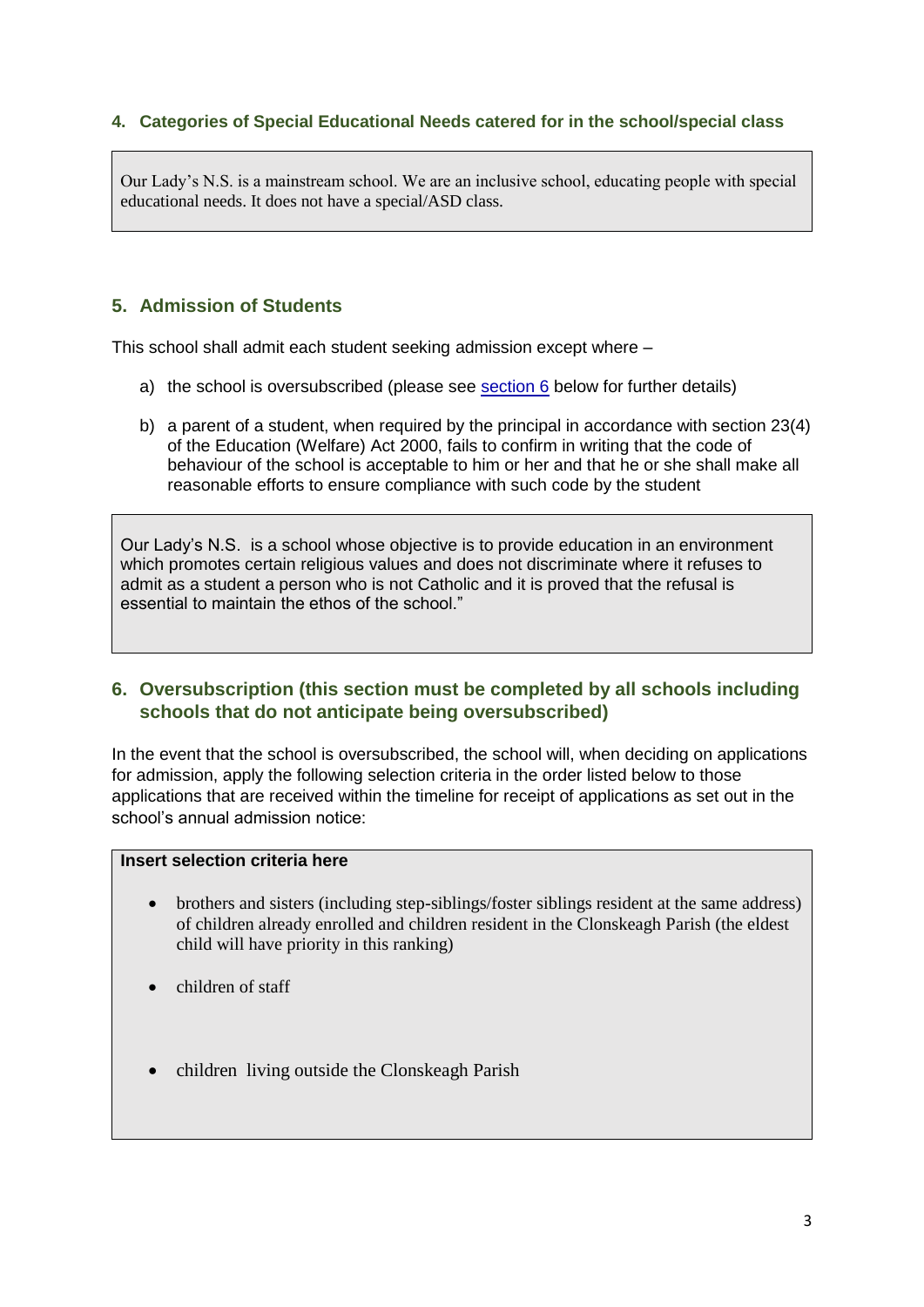In the event that there are two or more students tied for a place or places in any of the selection criteria categories above (the number of applicants exceeds the number of remaining places), the following arrangements will apply:

• In the event of two or more students being tied for a place, the oldest student will be given priority. If two applicants have the same date of birth, then a lottery will apply with an independent party present.

# **7. What will not be considered or taken into account**

In accordance with section 62(7)(e) of the Education Act, the school will not consider or take into account any of the following in deciding on applications for admission or when placing a student on a waiting list for admission to the school:

- (a)a student's prior attendance at a pre-school or pre-school service, including naíonraí,
- (b) the payment of fees or contributions (howsoever described) to the school;
- (c) a student's academic ability, skills or aptitude;
- (d) the occupation, financial status, academic ability, skills or aptitude of a student's parents;
- (e) a requirement that a student, or his or her parents, attend an interview, open day or other meeting as a condition of admission;
- (f) a student's connection to the school by virtue of a member of his or her family attending or having previously attended the school;
- (g) the date and time on which an application for admission was received by the school,

This is subject to the application being received at any time during the period specified for receiving applications set out in the annual admission notice of the school for the school year concerned.

This is also subject to the school making offers based on existing waiting lists (up until 31<sup>st</sup> January 2025 only).

## **8. Decisions on applications**

All decisions on applications for admission to Our Lady's N.S. will be based on the following:

- Our school's admission policy
- The school's annual admission notice (where applicable)
- The information provided by the applicant in the school's official application form received during the period specified in our annual admission notice for receiving applications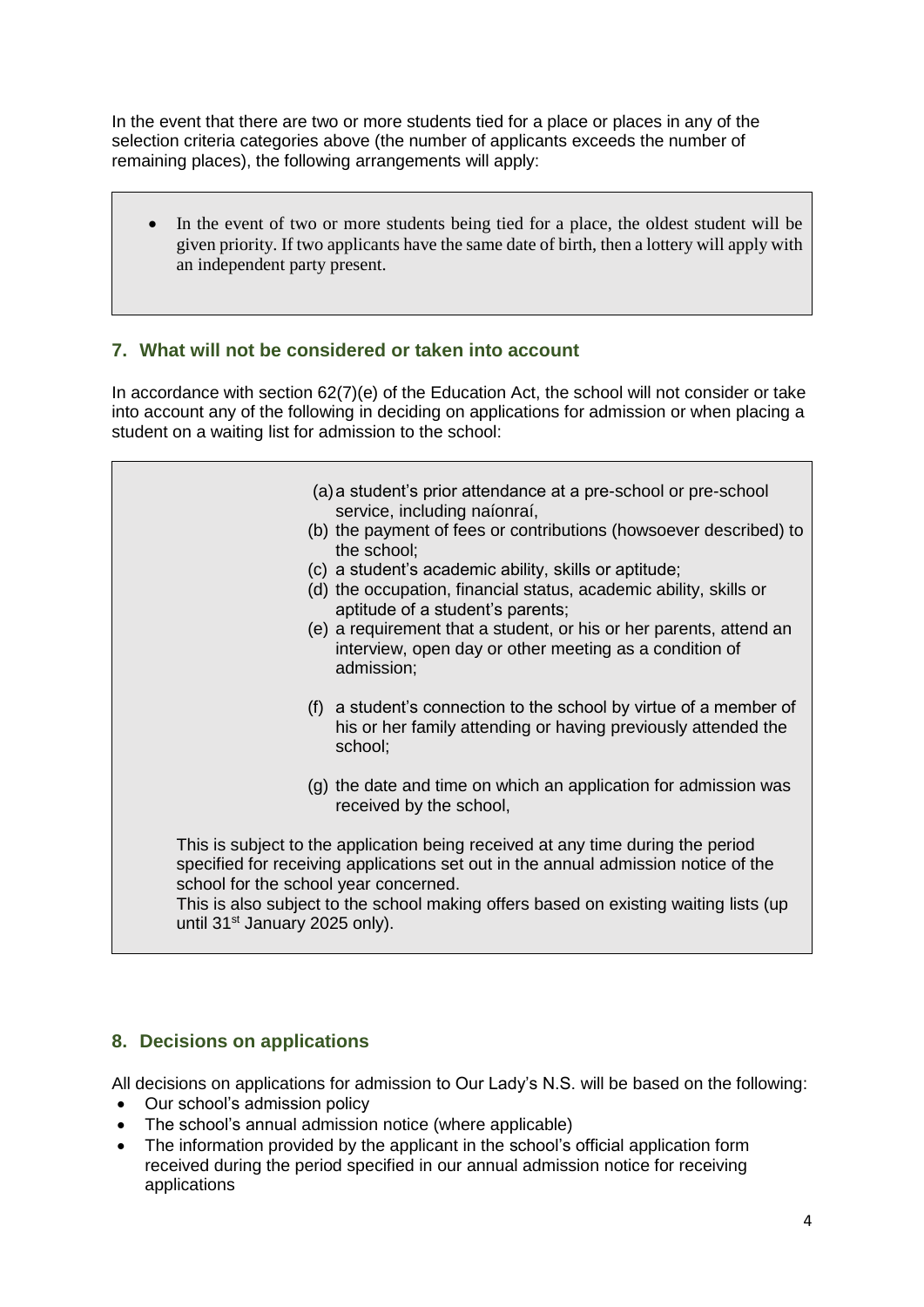(Please see [section 14](#page-5-0) below in relation to applications received outside of the admissions period and [section 15](#page-6-0) below in relation to applications for places in years other than the intake group.)

Selection criteria that are not included in our school admission policy will not be used to make a decision on an application for a place in our school.

## **9. Notifying applicants of decisions**

Applicants will be informed in writing as to the decision of the school, within the timeline outlined in the annual admissions notice.

If a student is not offered a place in our school, the reasons why they were not offered a place will be communicated in writing to the applicant, including, where applicable, details of the student's ranking against the selection criteria and details of the student's place on the waiting list for the school year concerned.

Applicants will be informed of the right to seek a review/right of appeal of the school's decision (see [section 18](#page-6-1) below for further details).

#### <span id="page-4-0"></span>**10. Acceptance of an offer of a place by an applicant**

In accepting an offer of admission from Our Lady's N.S, you must indicate—

(i) whether or not you have accepted an offer of admission for another school or schools. If you have accepted such an offer, you must also provide details of the offer or offers concerned and

(ii) whether or not you have applied for and awaiting confirmation of an offer of admission from another school or schools, and if so, you must provide details of the other school or schools concerned.

#### **11.Circumstances in which offers may not be made or may be withdrawn**

An offer of admission may not be made or may be withdrawn by Our Lady's N.S. where—

- (i) it is established that information contained in the application is false or misleading.
- (ii) an applicant fails to confirm acceptance of an offer of admission on or before the date set out in the annual admission notice of the school.
- (iii) the parent of a student, when required by the principal in accordance with section 23(4) of the Education (Welfare) Act 2000, fails to confirm in writing that the code of behaviour of the school is acceptable to him or her and that he or she shall make all reasonable efforts to ensure compliance with such code by the student; or
- (iv) an applicant has failed to comply with the requirements of 'acceptance of an offer' as set out in [section 10](#page-4-0) above.

## **12.Sharing of Data with other schools**

Applicants should be aware that section 66(6) of the Education (Admission to Schools) Act 2018 allows for the sharing of certain information between schools in order to facilitate the efficient admission of students.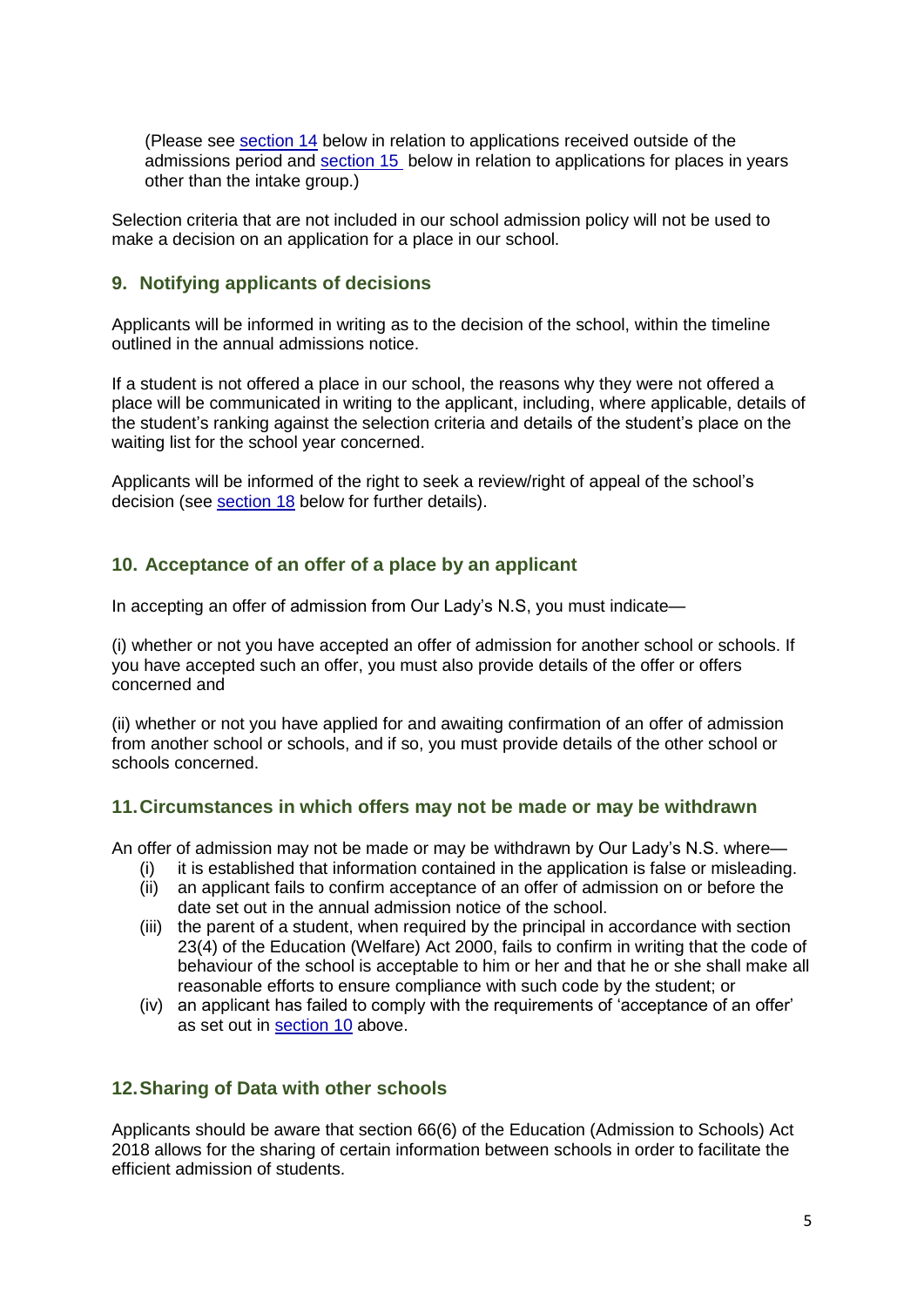Section 66(6) allows a school to provide a patron or another board of management with a list of the students in relation to whom—

(i) an application for admission to the school has been received,

- (ii) an offer of admission to the school has been made, or
- (iii) an offer of admission to the school has been accepted.

The list may include any or all of the following:

- (i) the date on which an application for admission was received by the school;
- (ii) the date on which an offer of admission was made by the school;
- (iii) the date on which an offer of admission was accepted by an applicant;

(iv) a student's personal details including his or her name, address, date of birth and personal public service number (within the meaning of section 262 of the Social Welfare Consolidation Act 2005).

## **13.Waiting list in the event of oversubscription**

In the event of there being more applications to the school year concerned than places available, a waiting list of students whose applications for admission to Our Lady's N.S. were unsuccessful due to the school being oversubscribed will be compiled and will remain valid for the school year in which admission is being sought.

Placement on the waiting list of Our Lady's N.S. is in the order of priority assigned to the students' applications after the school has applied the selection criteria in accordance with this admission policy.

Offers of any subsequent places that become available for and during the school year in relation to which admission is being sought will be made to those students on the waiting list, in accordance with the order of priority in relation to which the students have been placed on the list.

## <span id="page-5-0"></span>**14.Late Applications**

All applications for admission received after the closing date as outlined in the annual admission notice will be considered and decided upon in accordance with our school's admissions policy, the Education Admissions to School Act 2018 and any regulations made under that Act.

Late applicants will be notified of the decision in respect of their application no later than three weeks after the date on which the school received the application. Late applicants will be offered a place if there is place available. In the event that there is no place available, the name of the applicant will be added to the waiting list as set out in Section 13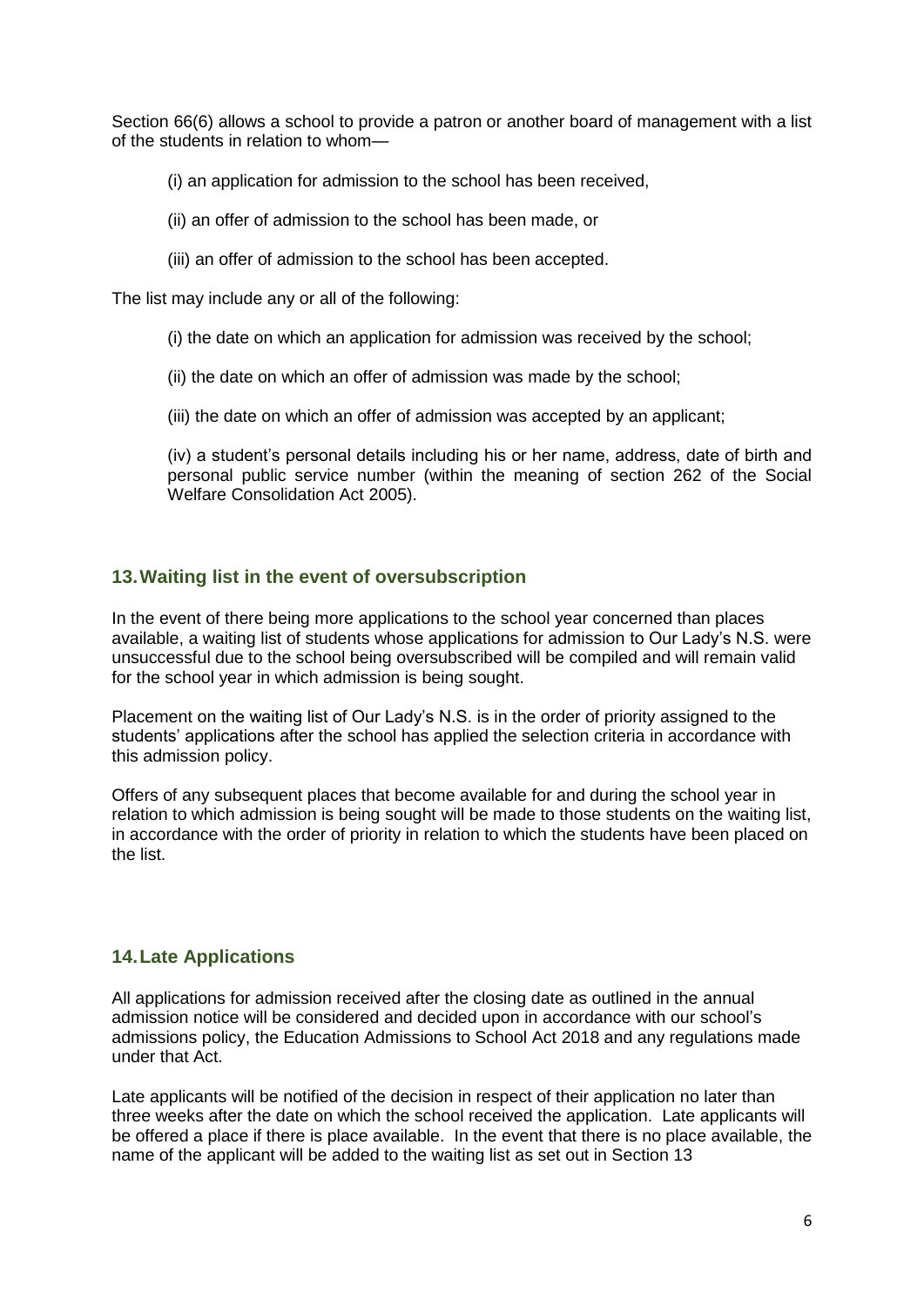# <span id="page-6-0"></span>**15.Procedures for admission of students to other years and during the school year**

The procedures of the school in relation to the admission of students who are not already admitted to the school to classes or years other than the school's intake group are as follows:

- Places are offered on a first come, first served basis (if there are spaces available in the class)
- If the class is already full, the pupils are added to a waiting list and parents/guardians will be contacted with an offer of a place if one becomes available.

# **16.Declaration in relation to the non-charging of fees**

This rule applies to all schools.

The board of Our Lady's N.S. or any persons acting on its behalf will not charge fees for or seek payment or contributions (howsoever described) as a condition of-

- (a) an application for admission of a student to the school, or
- (b) the admission or continued enrolment of a student in the school.

## **17. Arrangements regarding students not attending religious instruction**

The following are the school's arrangements for students, where the parents or in the case of a student who has reached the age of 18 years, the student, who has requested that the student attend the school without attending religious instruction in the school. These arrangements will not result in a reduction in the school day of such students:

A written request should be made to the Principal of the school. A meeting will then be arranged with the parent(s) or the student, as the case may be, to discuss how the request may be accommodated by the school.

#### <span id="page-6-1"></span>**18. Reviews/appeals**

#### **Review of decisions by the board of Management**

The parent of the student, or in the case of a student who has reached the age of 18 years, the student, may request the board to review a decision to refuse admission. Such requests must be made in accordance with Section 29C of the Education Act 1998.

The timeline within which such a review must be requested and the other requirements applicable to such reviews are set out in the procedures determined by the Minister under section 29B of the Education Act 1998 which are published on the website of the Department of Education and Skills.